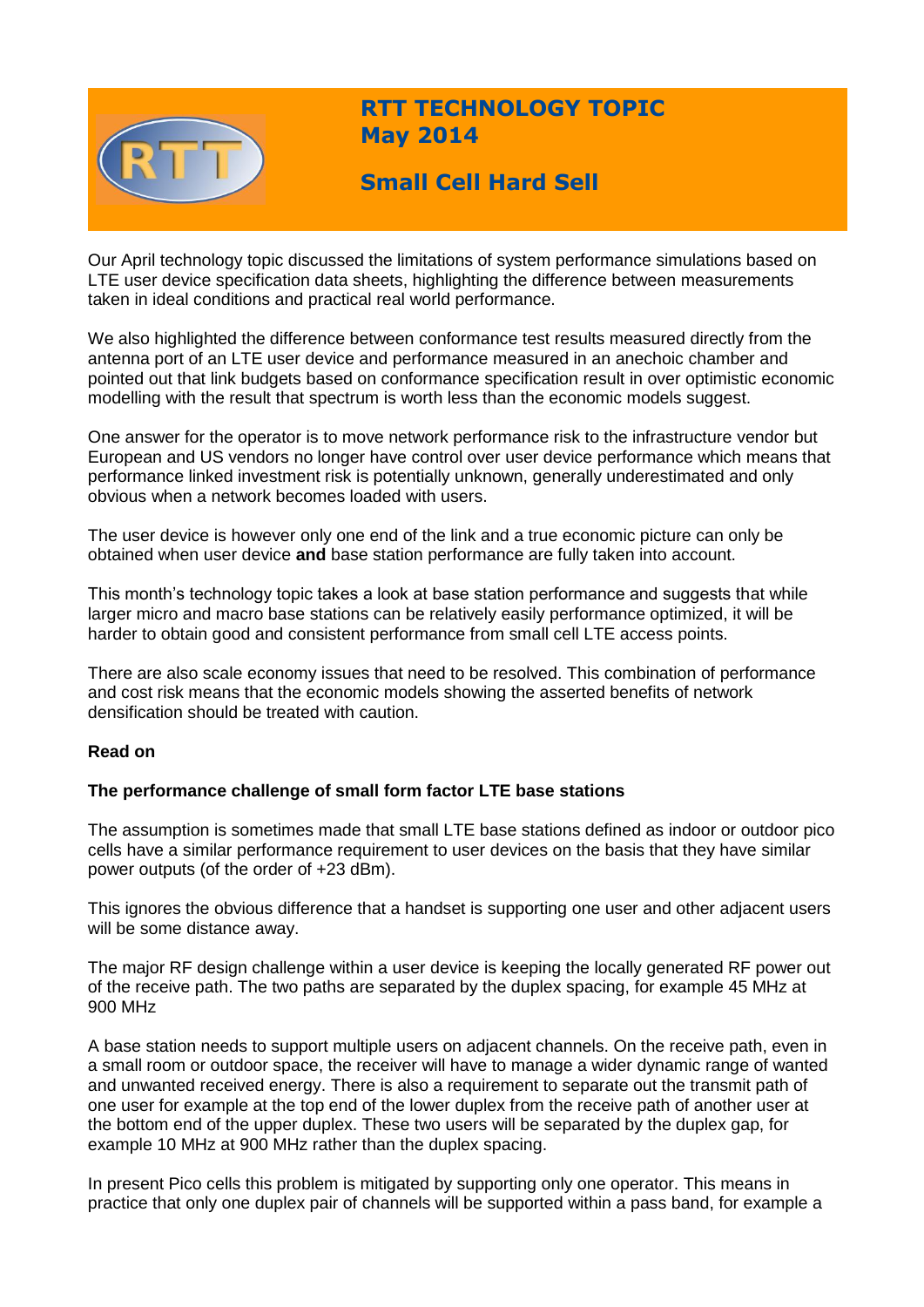10 MHz channel pair within a 35 MHz by 35 MHz pass band at 900 MHz

This however limits the market appeal of Pico cells both for domestic markets where parents and children may have contracts with different operators and business markets where employees bring their own devices to work which means that multi operator support is required.

In a larger form factor base station this can be accommodated both by physical filtering (cavity resonators rather than acoustic filters for example) and a high dynamic range wide bit width A to D and D to A signal processor down converting and up converting the whole of the pass band with digital filtering applied to provide channel to channel selectivity.

Again the assumption may be made that this should also be possible in small form factor pico cells particularly as this is already applied in WiFi transceivers. However the dynamic range requirements of WiFi are lower than LTE.

Low power LTE can mean anything between low power 5 to 10 watt cells for dense urban capacity or coverage extension in rural areas, indoor 250 mW for dense urban capacity or 100 mW to 1 W for indoor coverage. Each of these requirements requires a differently optimized front end.

The pass band bandwidth ratio of WiFi (80 MHz TDD at 2400 MHz for example) is also less challenging that many/most of the present and proposed LTE FDD and TDD pass bands.

Additional the RF designer at least theoretically should be accommodating forty four different LTE FDD/TDD pass bands (increasing by the day) rather than the two WiFi TDD pass bands at 2.4 GHz and 5 GHz.

This means that the pass band signal processor in an extended multi band LTE small cell will be expensive and probably too hot to accommodate in a small form factor with limited heat sinking opportunities. This in turn causes frequency instability in the resonator and filter functions.

There are also an almost infinite number of inter band carrier aggregation options being introduced in the present LTE and LTE Advanced standards process implying an equivalently infinite amount of second, third and fifth order intermodulation products.

It is therefore hard to see how integrated WiFi and LTE access points with anything other than compromised LTE RF performance are going to be realized with present RF architectures and components.

In terms of cost, the Pico cell/small cell community reference markets where unit sales of >one million units have either been achieved or are anticipated.

These addressable markets are however two orders of magnitude smaller than the annual smart phone market and represent a more difficult and hence risky design challenge.

This is coupled with an expectation than the devices will be delivered at WiFi access point price levels, at least one order of magnitude lower than any presently plausible LTE price point.

It can therefore be confidently asserted that multi band multi operator low cost high performance LTE/WiFi Pico cells will take longer to come to market than present vendor market announcements suggest.

In practice this undermines the economic modelling assumptions being about in building LTE and Pico cell and small cell based outdoor network densification.

LTE relays and repeaters may provide a partial solution (see January 2014 Technology Topic Mobile Networks [http://www.rttonline.com/tt/TT2014\\_001.pdf\)](http://www.rttonline.com/tt/TT2014_001.pdf) but it is hard to avoid the conclusion that LTE network economic improvements are more likely to be achieved by outside to inside LTE